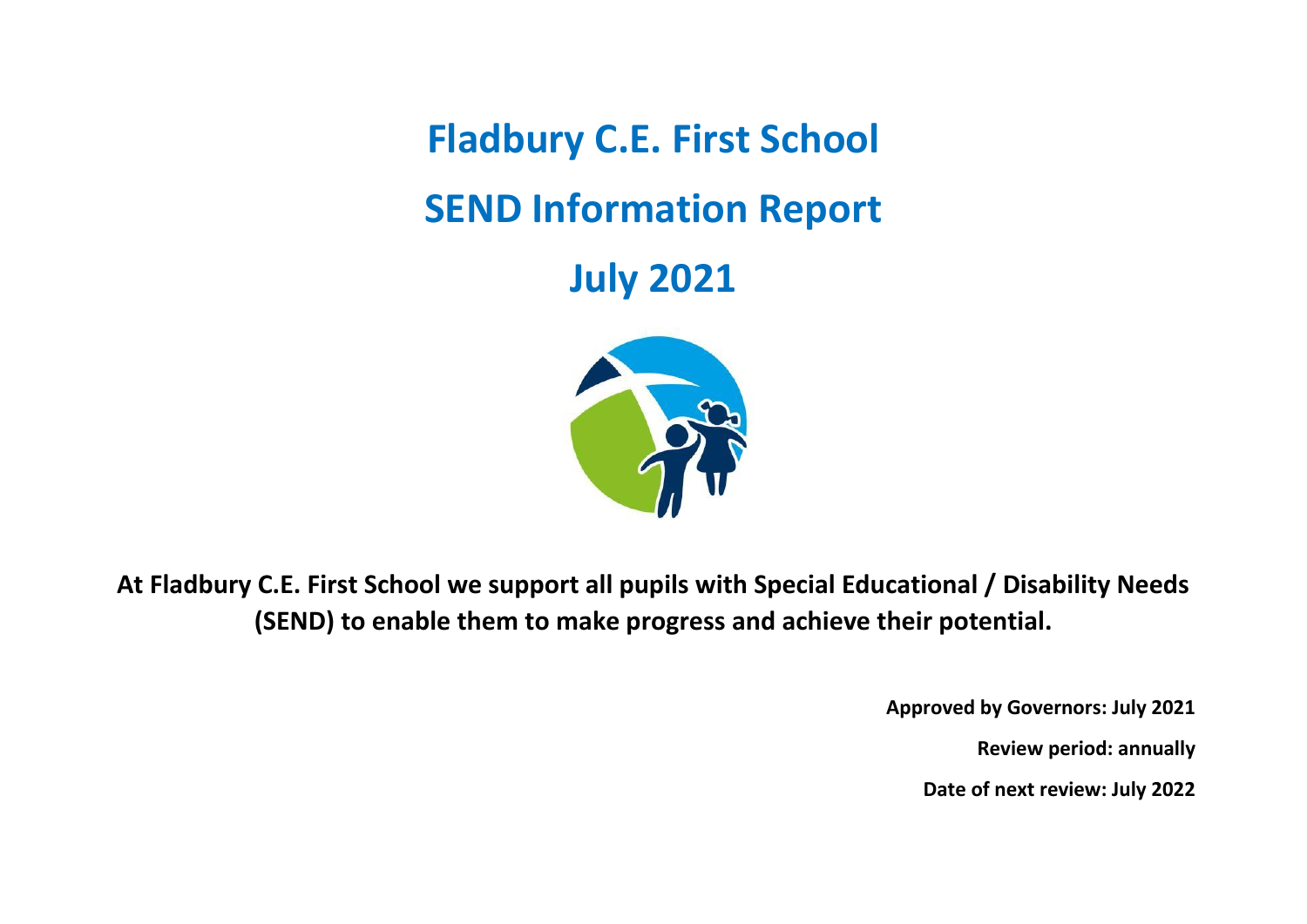|                                                                                        | <b>Introduction</b>                                                                                                                                                                                                                                                                                       |
|----------------------------------------------------------------------------------------|-----------------------------------------------------------------------------------------------------------------------------------------------------------------------------------------------------------------------------------------------------------------------------------------------------------|
| <b>What types of Special Education</b><br>Needs and disabilities do we<br>provide for? | As an inclusive mainstream school we provide additional and/or different provision for a range of needs,<br>as detailed in the SEND Code of Practice 2015:                                                                                                                                                |
|                                                                                        | <b>Communication and interaction</b> – this includes children with speech and language delay, impairments<br>or disorders, specific learning difficulties such as dyslexia, dyscalculia, dysgraphia and dyspraxia, hearing<br>impairment and those who demonstrate features within the autistic spectrum. |
|                                                                                        | Cognition and learning – this includes children who find learning, thinking and understanding harder<br>than most pupils. They demonstrate features of moderate, severe or profound learning difficulties or<br>specific learning difficulties such as dyslexia or dyscalculia, dysgraphia or dyspraxia.  |
|                                                                                        | Social, Mental and Emotional Health - this includes children who may be withdrawn or isolated,<br>disruptive or disturbing, hyperactive or lack concentration.                                                                                                                                            |
|                                                                                        | Sensory and/or Physical Needs - this includes children with sensory, multi-sensory and physical<br>difficulties.                                                                                                                                                                                          |
| <b>Who is our Special Needs Co-</b>                                                    | Mrs Elaine Mather leads on SEN and Inclusion in school. Her contact details are:                                                                                                                                                                                                                          |
| ordinator and how can they be                                                          |                                                                                                                                                                                                                                                                                                           |
| contacted?                                                                             | <b>Mrs Elaine Mather</b><br>Fladbury C.E. First School                                                                                                                                                                                                                                                    |
|                                                                                        | Church Street                                                                                                                                                                                                                                                                                             |
|                                                                                        | Fladbury                                                                                                                                                                                                                                                                                                  |
|                                                                                        | <b>WR10 2QB</b>                                                                                                                                                                                                                                                                                           |
|                                                                                        | Tel: 01386 860301<br>Email: emather@fladbury.worcs.sch.uk                                                                                                                                                                                                                                                 |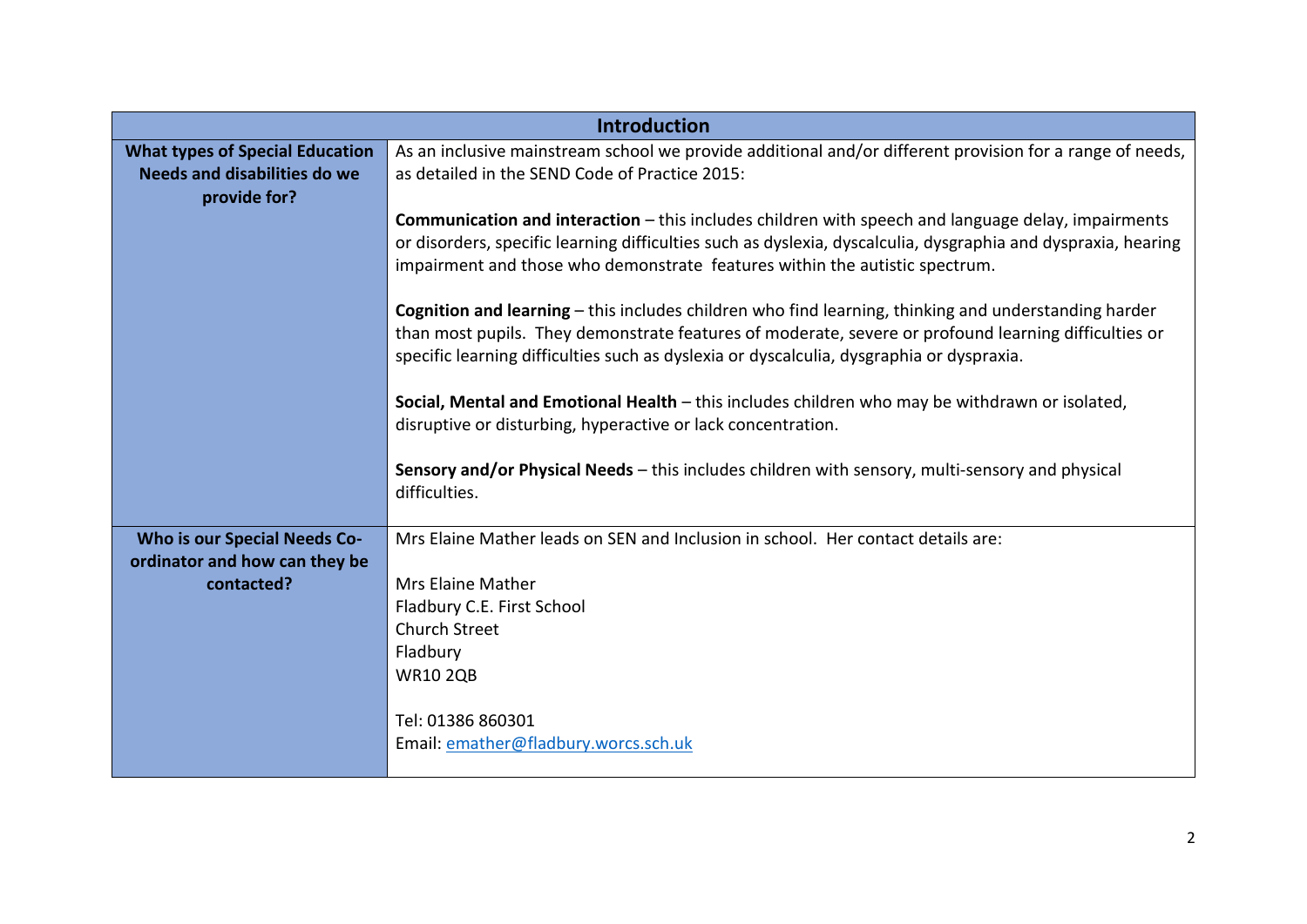| Who is our Governor responsible<br>for SEND?                                                                | Our Governor responsible for SEND is Mrs Kath Harris. Her contact details are:<br>Email: office@fladbury.worcs.sch.uk<br>The Headteacher and SENCO report to the governors to inform them about the progress of children<br>with special educational needs or disabilities. This report does not refer to individual children and<br>confidentiality is maintained at all times.                                                                                                                                                                                                                                                                                                                                                                                                                                                                                                                                                                                                                                                                                                                                                                                                                                                                                                                                                                                                                |
|-------------------------------------------------------------------------------------------------------------|-------------------------------------------------------------------------------------------------------------------------------------------------------------------------------------------------------------------------------------------------------------------------------------------------------------------------------------------------------------------------------------------------------------------------------------------------------------------------------------------------------------------------------------------------------------------------------------------------------------------------------------------------------------------------------------------------------------------------------------------------------------------------------------------------------------------------------------------------------------------------------------------------------------------------------------------------------------------------------------------------------------------------------------------------------------------------------------------------------------------------------------------------------------------------------------------------------------------------------------------------------------------------------------------------------------------------------------------------------------------------------------------------|
| Where can I find the school's<br><b>SEND policy and other relevant</b><br>documents?                        | The SEND policy and other information related to SEND can be found on the school website by following<br>this link:<br>https://www.fladbury.worcs.sch.uk/about-us/sen/                                                                                                                                                                                                                                                                                                                                                                                                                                                                                                                                                                                                                                                                                                                                                                                                                                                                                                                                                                                                                                                                                                                                                                                                                          |
| <b>How does Fladbury CE First</b><br><b>School identify and assess</b><br><b>Special Educational Needs?</b> | We assess each child's current skills and levels of attainment on entry, which will build on previous<br>settings and Key Stages, where appropriate. Each class teacher makes regular assessments of progress<br>for all children. Some of these ways include:<br>Observations<br>Performing below age expected levels<br>Concerns raised by parents/carers<br>Concerns raised by teacher, for example behaviour or self-esteem is affecting performance<br>Fails to match or better the child's previous rate of progress<br>Widens the attainment gap<br>Consultations between class teachers and members of the leadership team where possible data<br>is discussed<br>Liaison with outside agencies such as Educational Psychology Service<br>$\bullet$<br>Concerns around progress may also be in areas other than attainment, such as, social needs. In this<br>instance, the child could take part in our Social Skills groups to help support them. This would not mean<br>the child has SEN and/or is put on the SEN register. Slow progress and low attainment will not<br>automatically mean a child is recorded as having SEN. When deciding whether special educational<br>provision is required, we will start with the desired outcomes, including the expected progress and<br>attainment, and the views and wishes of the child and parents. We will use this to determine the |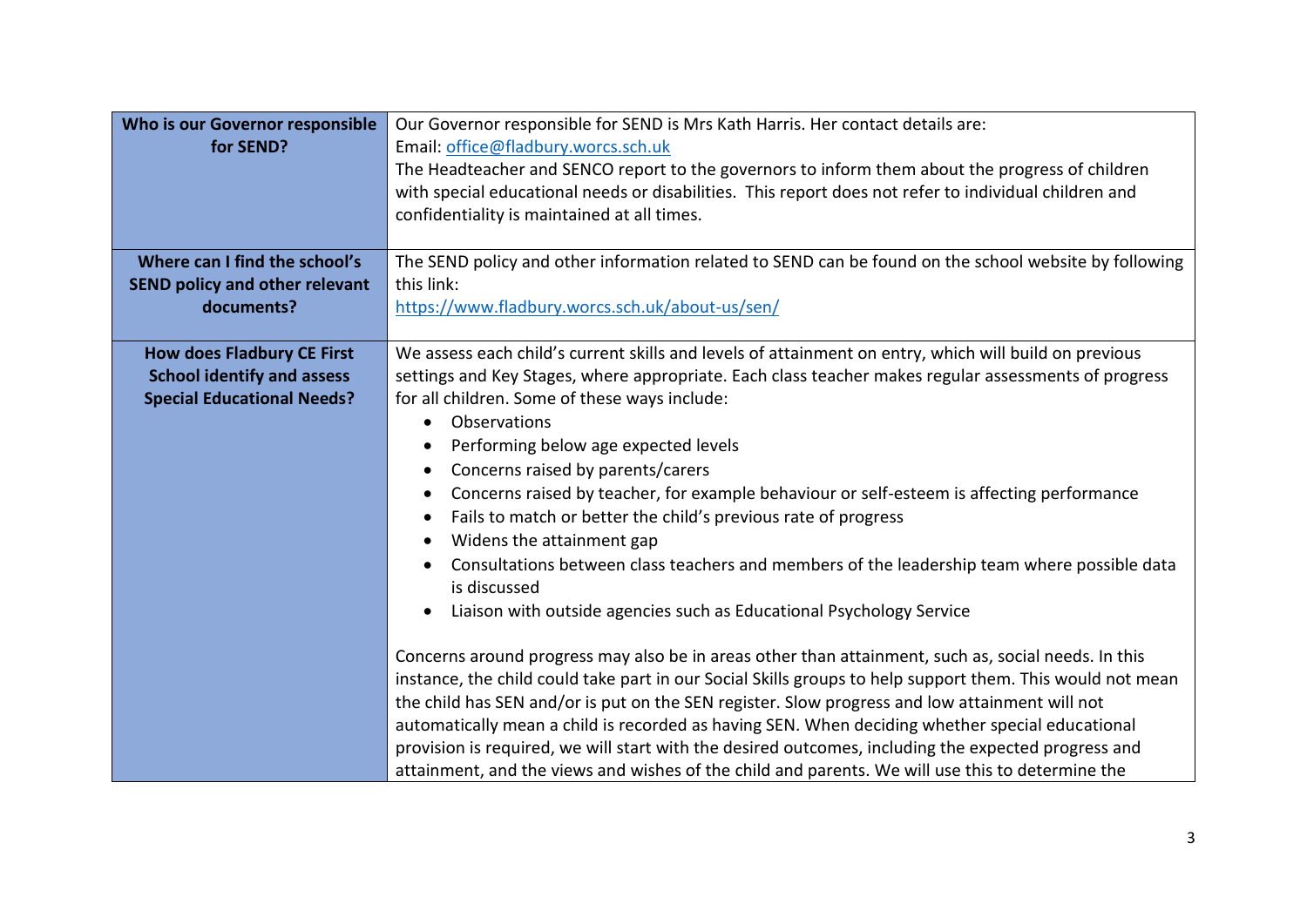|                                                                                                | support that is needed and whether we can provide it by quality first teaching, or whether something<br>different or additional is needed.                                                                             |
|------------------------------------------------------------------------------------------------|------------------------------------------------------------------------------------------------------------------------------------------------------------------------------------------------------------------------|
|                                                                                                | <b>Working with Parents / Carers and Children</b>                                                                                                                                                                      |
| What are the arrangements for<br>consulting with parents / carers<br>of children with SEND and | If you are worried or concerned that you think your child may have special educational needs, talk to us.<br>In the first instance contact your child's class teacher.                                                 |
| involving them in their child's<br>education?                                                  | Parents/carers will be notified at an early stage if the school becomes concerned about a child's learning<br>development. We will also have a discussion with the child too. These conversations will make sure that: |
|                                                                                                | Everyone develops a good understanding of the child's areas of strength and difficulty<br>$\bullet$<br>We take into account the parent's concerns<br>$\bullet$                                                         |
|                                                                                                | Everyone understands the agreed outcomes sought for the child<br>$\bullet$<br>Everyone is clear on what the next steps are                                                                                             |
|                                                                                                | Any notes of these discussions will be added to the child's record and a copy given to the parents. We<br>will formally notify parents when it is decided that a child will receive SEN Support.                       |
|                                                                                                | At review meetings the school will make sure that all strengths are discussed with parents as well as<br>areas for development. We will also suggest how parents can help at home.                                     |
|                                                                                                | All targets will be specific and achievable. Parental contributions to targets for their child are of upmost<br>importance to ensure a holistic approach                                                               |
|                                                                                                | The Class Teacher will meet termly with parents to review targets and copies of all Individual Provision<br>Maps will be given to parents.                                                                             |
| What are the arrangements for<br>consulting children at Fladbury                               | Children who regularly receive support through class or individual provision will be able to contribute to<br>their learning and progress through pupil voice meetings with the SENCO.                                 |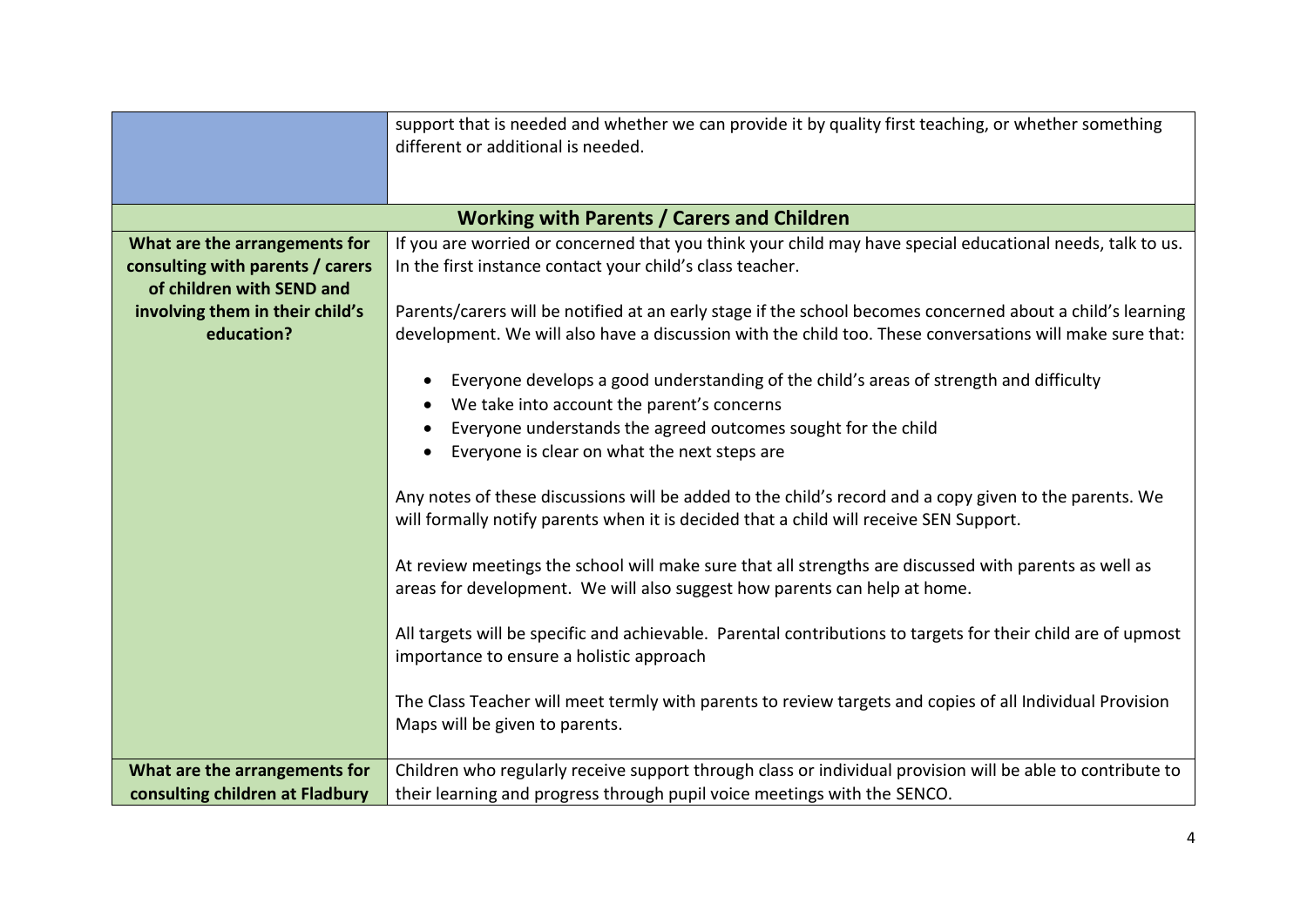| and involving them in their<br>child's education?             | Individual Provision Maps (IPM) targets are reviewed with children. Individual assessment results are<br>discussed with children enabling them to understand why targets have been selected. Children share<br>their thoughts and opinions on the 'pupil view' box. Pupils will be involved in creating their 'pupil<br>passport' which will allow them to share how best they learn, their strengths etc.<br>Children who have an EHCP will be asked their views before any review meeting. |
|---------------------------------------------------------------|----------------------------------------------------------------------------------------------------------------------------------------------------------------------------------------------------------------------------------------------------------------------------------------------------------------------------------------------------------------------------------------------------------------------------------------------------------------------------------------------|
| What are the arrangements for                                 | Once a child is identified as having a special educational need, a graduated approach to support is taken.                                                                                                                                                                                                                                                                                                                                                                                   |
| assessing and reviewing pupil's<br>progress towards outcomes? | The four actions to this are Assess $-$ Plan $-$ Do $-$ Review.                                                                                                                                                                                                                                                                                                                                                                                                                              |
|                                                               | Review                                                                                                                                                                                                                                                                                                                                                                                                                                                                                       |
|                                                               | Assess:                                                                                                                                                                                                                                                                                                                                                                                                                                                                                      |
|                                                               | The class teacher and/or SENCO carry out child observations, hold discussions with staff and<br>parents/carers to identify and analyse the child's needs.                                                                                                                                                                                                                                                                                                                                    |
|                                                               |                                                                                                                                                                                                                                                                                                                                                                                                                                                                                              |
|                                                               | Plan:                                                                                                                                                                                                                                                                                                                                                                                                                                                                                        |
|                                                               | Hold discussions with parents, colleagues or any specialists who are involved to plan for what support<br>will be put in place.                                                                                                                                                                                                                                                                                                                                                              |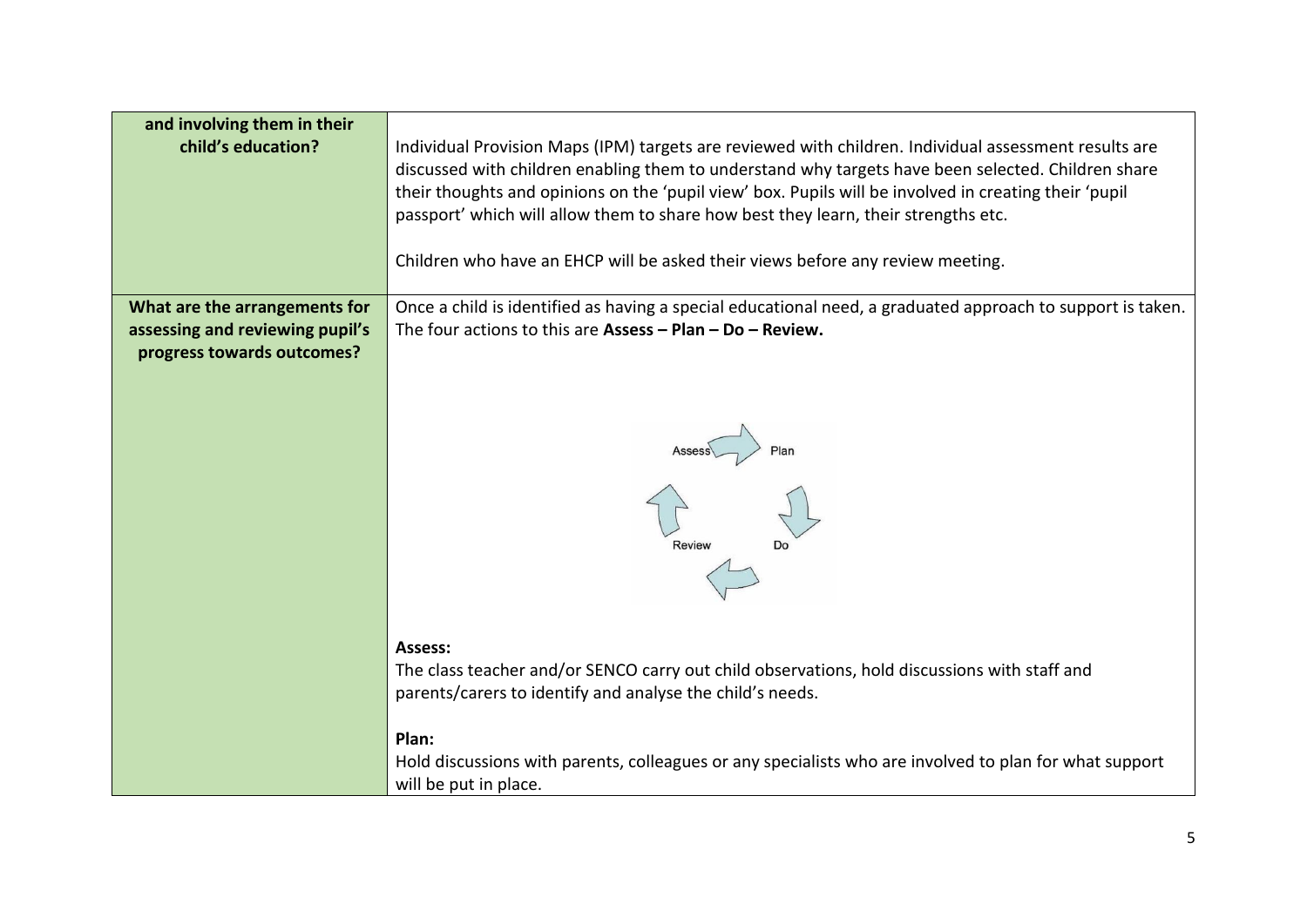|                               | Do:<br>Implement the support as planned with class teachers, support staff and teaching assistants working<br>together with support from the SENCO.<br><b>Review:</b><br>Discuss with others involved about how effective the support has been and the impact on the child<br>with the review date. Parents/carers should have clear information about the impact of the support |
|-------------------------------|----------------------------------------------------------------------------------------------------------------------------------------------------------------------------------------------------------------------------------------------------------------------------------------------------------------------------------------------------------------------------------|
|                               | and interventions provided enabling them to be involved in planning next steps.                                                                                                                                                                                                                                                                                                  |
|                               |                                                                                                                                                                                                                                                                                                                                                                                  |
|                               | The class teacher will work with the SENCO to create an Individual Provision Map (IPM). This will draw<br>on:                                                                                                                                                                                                                                                                    |
|                               | The teacher's assessment and experience of the pupil<br>$\bullet$                                                                                                                                                                                                                                                                                                                |
|                               | Their previous progress and attainment and behaviour                                                                                                                                                                                                                                                                                                                             |
|                               | The individual's development in comparison to their peers and national data                                                                                                                                                                                                                                                                                                      |
|                               | Views from the pupil and their parents/carers                                                                                                                                                                                                                                                                                                                                    |
|                               | Advice from outside agencies                                                                                                                                                                                                                                                                                                                                                     |
|                               |                                                                                                                                                                                                                                                                                                                                                                                  |
|                               | This IPM will be reviewed regularly. All teachers and teaching assistants who work with the pupil will                                                                                                                                                                                                                                                                           |
|                               | be made aware of their needs, the outcomes sought, the support provided, and any teaching                                                                                                                                                                                                                                                                                        |
|                               | strategies or approaches that are required. We will regularly review the effectiveness of the support                                                                                                                                                                                                                                                                            |
|                               | and interventions and their impact on the pupil's progress.                                                                                                                                                                                                                                                                                                                      |
|                               | <b>Transition</b>                                                                                                                                                                                                                                                                                                                                                                |
| What are the arrangements for | <b>Starting at our school</b>                                                                                                                                                                                                                                                                                                                                                    |
| supporting pupils moving      | Induction is important to us and we invest time in welcoming our learners in a way that makes them feel                                                                                                                                                                                                                                                                          |
| between phases of education?  | part of our setting. Prior to starting, we encourage families of children with SEND to visit the school                                                                                                                                                                                                                                                                          |
|                               | separately for an informal tour of the school, and to discuss information that specifically relates to their                                                                                                                                                                                                                                                                     |
|                               | child's requirements. Extended transitions can also be arranged at this time when families can come in                                                                                                                                                                                                                                                                           |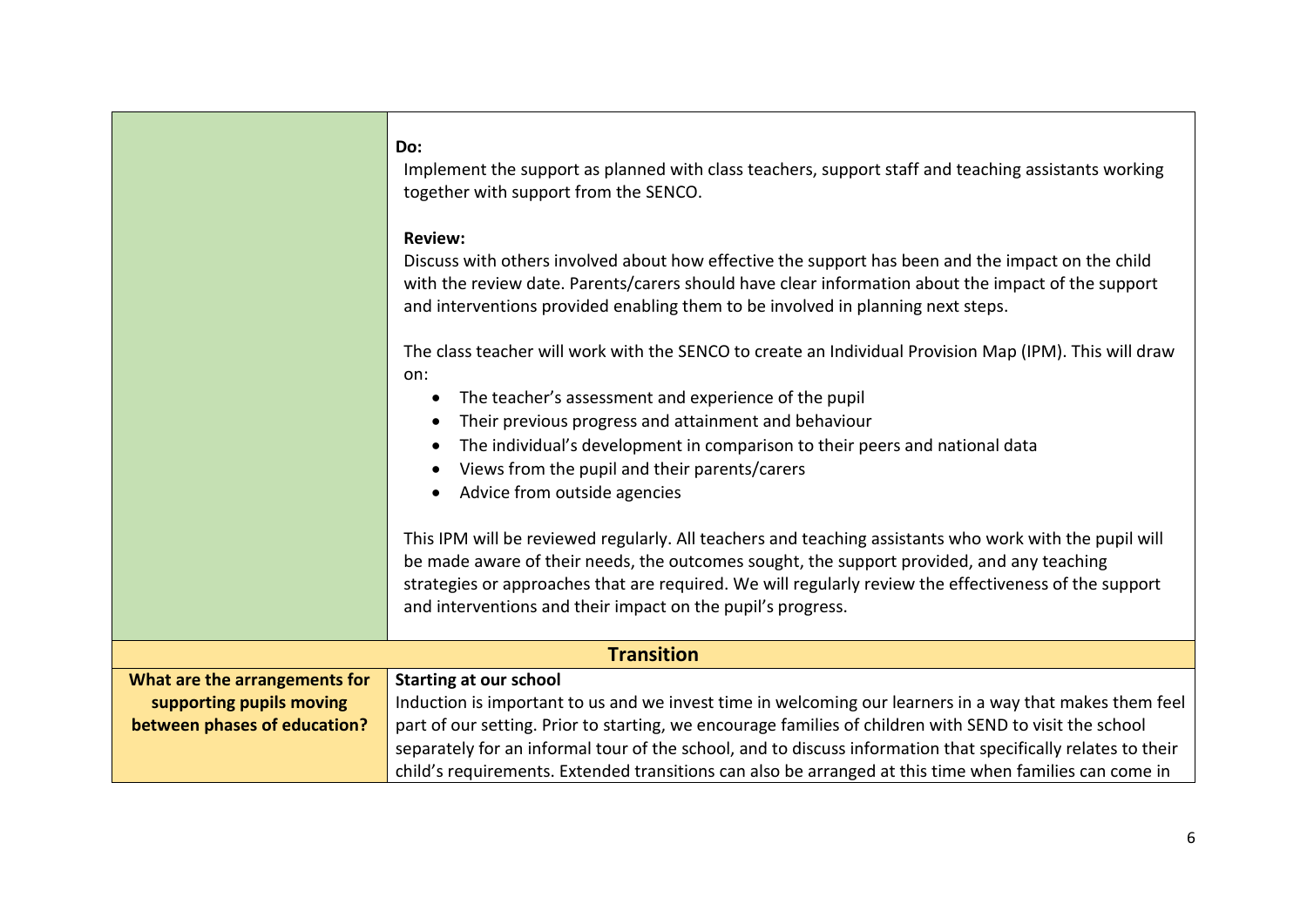|                                | and take photographs, meet their class teacher, and allow the child to familiarise themselves with the    |
|--------------------------------|-----------------------------------------------------------------------------------------------------------|
|                                | new setting.                                                                                              |
|                                | We use taster days and half day visits to support children in their transfer to our school                |
|                                | We have good relationships with feeder settings as well as settings children move onto.                   |
|                                | We conduct home visits, where the class teacher visits your child at home, to gather                      |
|                                | information, and to see them in their familiar environment.                                               |
|                                |                                                                                                           |
|                                | For more information about your child joining Fladbury CE First School, please contact the main school    |
|                                | office on 01386 860301 or email the office at: office@fladbury.worcs.sch.uk                               |
|                                |                                                                                                           |
|                                | <b>Transition to new settings</b>                                                                         |
|                                | Pupils are prepared for transition to a new setting on an individual basis, depending on the level of     |
|                                | need. This might include additional visits to the new setting, or a phased transition with set times in   |
|                                | both our school and the new school. Others may be supported through materials which address key           |
|                                | aspects of the new setting, including photographs and key information. The school works closely with      |
|                                | both the family and the new setting at this time, in order to achieve a smooth transition.                |
|                                |                                                                                                           |
|                                | The school has strong links with the local Middle Schools, and extended transitions are available for any |
|                                | vulnerable pupils, including those with SEND. Parents are encouraged to make extra visits to the school   |
|                                | at various times throughout the day. Staff from both settings liaise closely with each other in order to  |
|                                | share information about all pupils.                                                                       |
|                                |                                                                                                           |
|                                | <b>Teaching, Learning and Support</b>                                                                     |
| How will the school support my |                                                                                                           |
| child?                         | Many children on the SEND register will be able to participate in most aspects of an ordinary classroom   |
|                                | and make progress within the curriculum but may need some support and waves of intervention. All          |
|                                | class teachers take responsibility for meeting the needs of the learners in their class.                  |
|                                |                                                                                                           |
|                                |                                                                                                           |
|                                |                                                                                                           |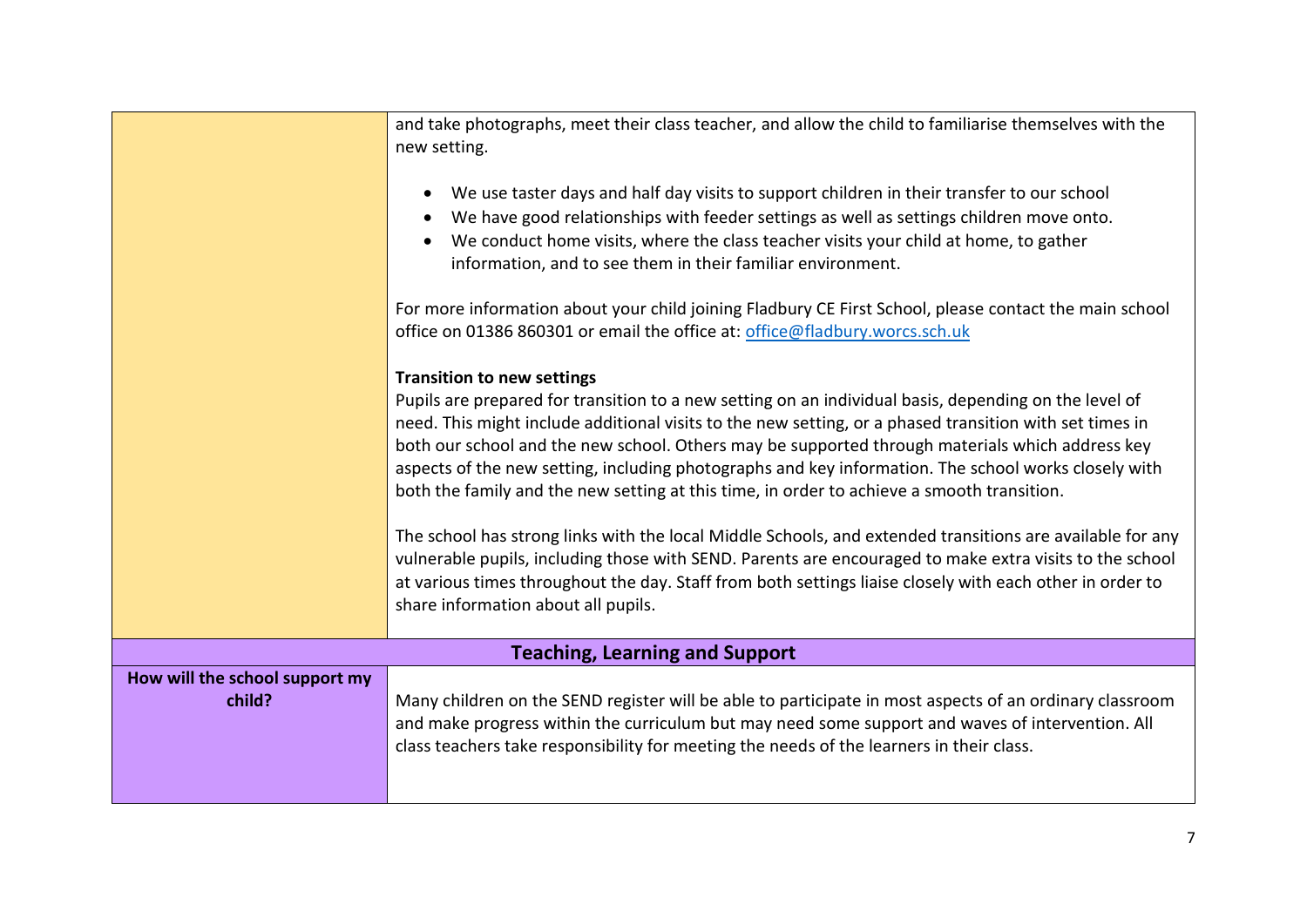|                                 | The Three Waves:<br>Wave 1: Quality First Teaching (QFT) takes into account the learning needs for all the children in<br>$\bullet$<br>the classroom. This includes providing differentiated work and creating an inclusive learning                                                                                                    |
|---------------------------------|-----------------------------------------------------------------------------------------------------------------------------------------------------------------------------------------------------------------------------------------------------------------------------------------------------------------------------------------|
|                                 | environment.                                                                                                                                                                                                                                                                                                                            |
|                                 | Wave 2: Wave 1 plus additional, time-limited, tailored intervention support programmes. This is<br>$\bullet$<br>to support some children who need help to accelerate their progress to enable them to work at<br>or above age-related expectations. Wave 2 interventions are often targeted at a group of pupils<br>with similar needs. |
|                                 | Wave 3: Wave 1 plus increasingly individualised programmes. This targets provision for a<br>$\bullet$<br>minority of children where it is necessary to provide highly tailored intervention to accelerate<br>progress or enable children to achieve their potential. This may include one to one or specialist<br>interventions.        |
| How are adaptations made to     | All class teachers take responsibility for meeting the needs of the learners in their class. Differentiation                                                                                                                                                                                                                            |
| the curriculum and the learning | is visible through groups, work tasks, levels of support, and resources. Learning objectives are made                                                                                                                                                                                                                                   |
| environment of pupils with      | clear and are achievable for all pupils. Teachers are aware of each child's strengths and difficulties, and                                                                                                                                                                                                                             |
| SEND?                           | will plan for them accordingly. All pupils are encouraged and supported to become independent                                                                                                                                                                                                                                           |
|                                 | learners, and this is done in various ways, depending on the pupil. For example, a pupil with writing                                                                                                                                                                                                                                   |
|                                 | difficulties may have their own personalised word mat, or prompt cards; a pupil who has concentration<br>difficulties may have task lists, and a timer, having their tasks broken down into more manageable parts.                                                                                                                      |
|                                 |                                                                                                                                                                                                                                                                                                                                         |
|                                 | All pupils, including pupils with SEND, are aware of their next steps for success, and these are regularly                                                                                                                                                                                                                              |
|                                 | monitored by the teacher and by the pupils themselves, so that they know exactly what they need to do                                                                                                                                                                                                                                   |
|                                 | in order to progress. As far as possible, tasks are matched to the strengths and abilities of each pupil in                                                                                                                                                                                                                             |
|                                 | order to ensure that they meet their learning targets.                                                                                                                                                                                                                                                                                  |
|                                 | For pupils that need extra support in order to meet their targets, the class teachers are encouraged to                                                                                                                                                                                                                                 |
|                                 | discuss different approaches towards differentiation with the SENCO. We work with outside agencies                                                                                                                                                                                                                                      |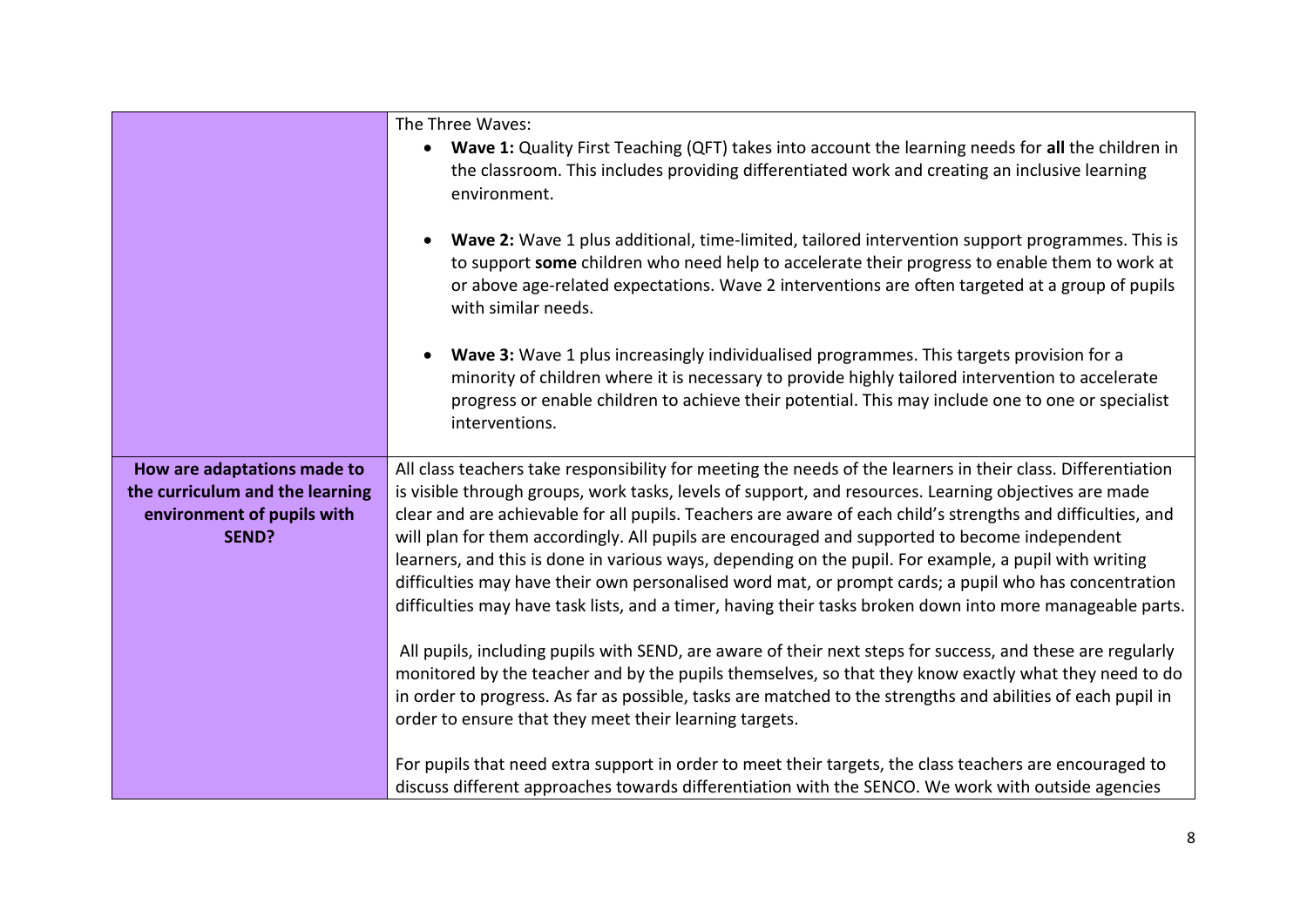|                                                                                  | and follow their advice and use specialised resources where required, for example sloped writing<br>boards.<br>All additional provision for pupils with SEND is overseen and monitored by the SENCO. The SENCO<br>evaluates any interventions that have taken place by looking at the pupils' progress and discussing with<br>the class teacher what next steps should be taken.                                                                                                                                                                                                                                                                                                                                                                                                                                                  |
|----------------------------------------------------------------------------------|-----------------------------------------------------------------------------------------------------------------------------------------------------------------------------------------------------------------------------------------------------------------------------------------------------------------------------------------------------------------------------------------------------------------------------------------------------------------------------------------------------------------------------------------------------------------------------------------------------------------------------------------------------------------------------------------------------------------------------------------------------------------------------------------------------------------------------------|
|                                                                                  | <b>Working Together and Roles</b>                                                                                                                                                                                                                                                                                                                                                                                                                                                                                                                                                                                                                                                                                                                                                                                                 |
| What expertise and training do<br>our staff have to support pupils<br>with SEND? | Within school we have a culture of sharing good practice and expertise; this enables us to ensure<br>our staff have as much knowledge as possible in supporting children with SEND<br>We are part of the Chadsgrove Teaching Alliance. Regular briefings, which the SENCO attends,<br>provide an update of new local and national SEN information<br>The school provides training and support to enable all staff to improve the teaching and learning<br>of children, including those with SEND. This includes whole school training on SEND issues, such<br>as Autism Spectrum Disorder (ASD) and attachment.<br>Bespoke training e.g. speech and language, dyslexia, art therapy, Lego therapy<br>We work closely with Speech and Language Therapists (SALT) to support the speech and<br>communication needs of our learners. |
| How will we secure specialist                                                    | As a school we work closely with any external agencies that we feel are relevant to supporting individual                                                                                                                                                                                                                                                                                                                                                                                                                                                                                                                                                                                                                                                                                                                         |
| expertise?                                                                       | children's needs:                                                                                                                                                                                                                                                                                                                                                                                                                                                                                                                                                                                                                                                                                                                                                                                                                 |
|                                                                                  | Behaviour Support Team, including Perryfields Pupil Referral Unit.<br><b>Autism Outreach Team</b><br><b>School Nursing Team</b><br>Child and Adolescent Mental Health Services (CAMHS)<br>Paediatricians<br><b>Occupational Therapists</b><br>Speech and Language Teachers                                                                                                                                                                                                                                                                                                                                                                                                                                                                                                                                                        |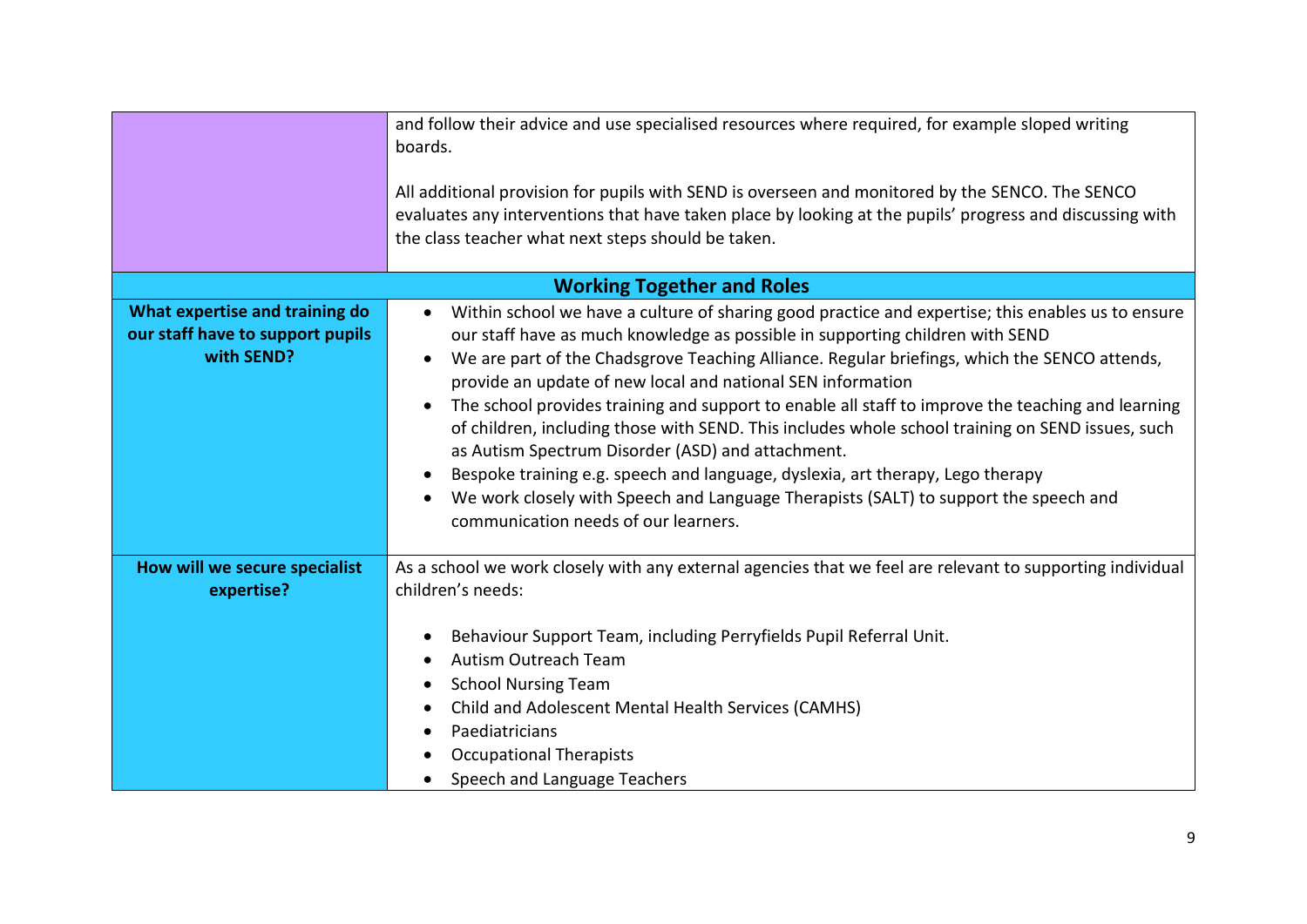|                                                                                | <b>Specialist Early Years Service</b><br>$\bullet$<br><b>Educational Psychologists</b><br>$\bullet$                                                                                                               |
|--------------------------------------------------------------------------------|-------------------------------------------------------------------------------------------------------------------------------------------------------------------------------------------------------------------|
|                                                                                | <b>Family Support Workers</b><br>$\bullet$                                                                                                                                                                        |
|                                                                                | Specialist learning support teams such as Chadsgrove School Support Services<br>$\bullet$                                                                                                                         |
| How will we secure equipment<br>and facilities to support pupils<br>with SEND? | The school budget includes money for supporting children with SEND. The Head Teacher decides on the<br>budget for SEND in consultation with the Governing Body on the basis of needs in the school.               |
|                                                                                | Where the needs of a pupil are significant and more complex school would then consider requesting<br>additional support through "Top Up Funding" from the Local Authority.                                        |
|                                                                                | The school identifies all support given within school and this is reviewed regularly and changes made as<br>needed, so that the needs of children are met, and resources are deployed as effectively as possible. |
| How do we evaluate the                                                         | We evaluate the effectiveness of provision for pupils with SEND by:                                                                                                                                               |
| effectiveness of the provision                                                 |                                                                                                                                                                                                                   |
| made for pupils with SEND?                                                     | Termly IPM reviews with class teacher and parents/carers to discuss progress against targets<br>$\bullet$                                                                                                         |
|                                                                                | Reviewing the impact of interventions after 5-6 weeks. Once a child has achieved their target,<br>$\bullet$<br>they then have a new one set.                                                                      |
|                                                                                | Tracking data and other assessment tools are used to carefully track the progress of children<br>$\bullet$<br>with SEND                                                                                           |
|                                                                                | Half-termly pupil performance meetings track the progress with all children<br>$\bullet$                                                                                                                          |
|                                                                                | Regular lesson observations are carried out by the Head teacher and SENCO<br>$\bullet$                                                                                                                            |
|                                                                                | Monitoring by the SENCO                                                                                                                                                                                           |
|                                                                                | Holding annual review for pupils of EHC plans.<br>$\bullet$                                                                                                                                                       |
|                                                                                | For pupils with SEND, parents can also discuss progress at parents' evenings, through appointments to                                                                                                             |
|                                                                                | see either the class teacher or SENCO can be made at any time by contacting the school office. Parents                                                                                                            |
|                                                                                | Evenings are also times when discussions can take place about how best to support a child at home.                                                                                                                |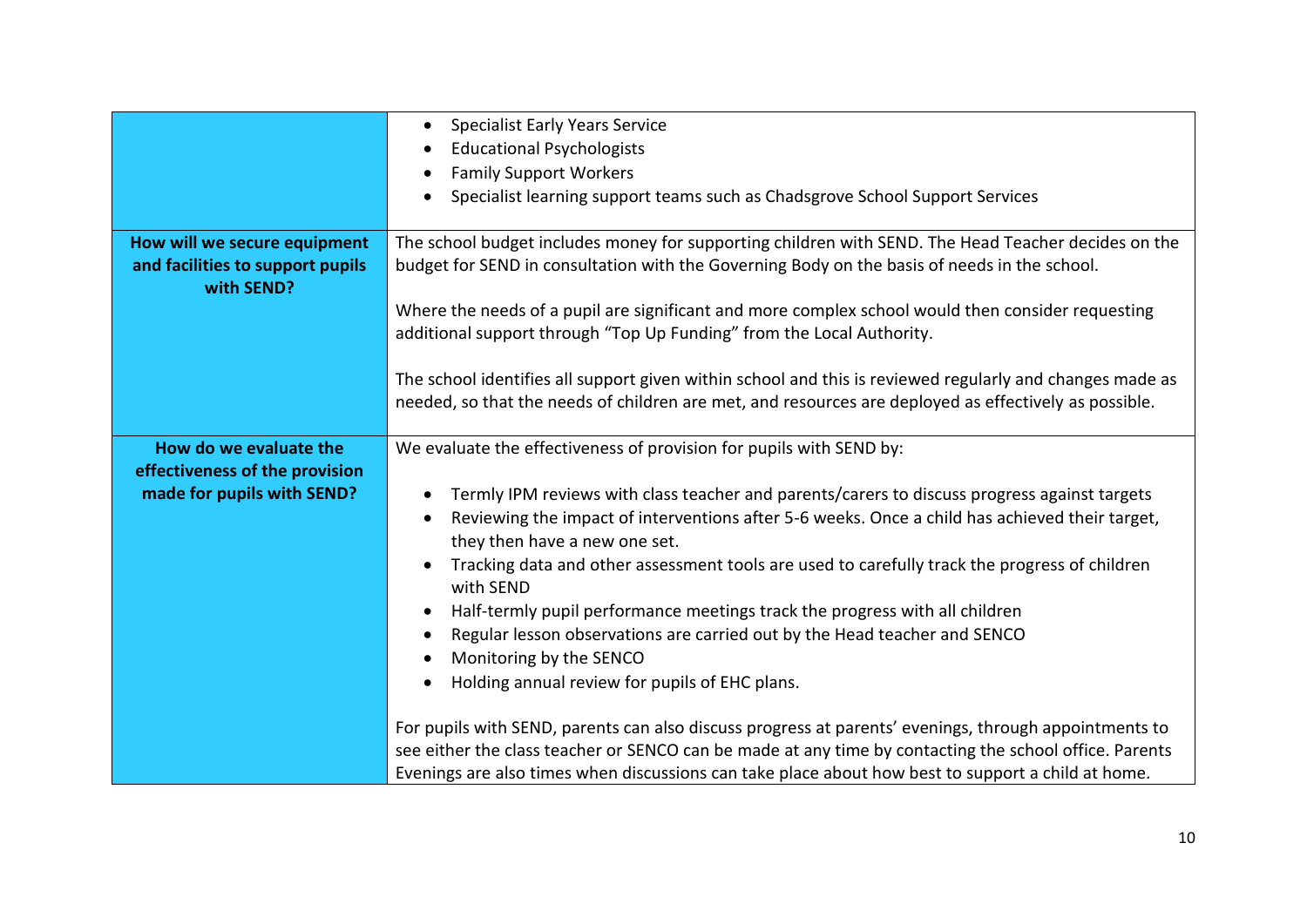| How do we support pupils with<br><b>SEND to improve their emotional</b><br>and social development?                        | We support all children in their personal, social and emotional development. All children follow a<br>structured Personal, Social, Health and Education (PSHE) which looks at helping them understand how<br>they are developing personally and socially, tackling many of the social and cultural issues that are part<br>of growing up. Learning opportunities take place in specific lessons as well as in assemblies, special<br>school projects and other activities that enrich pupils' experiences.<br>For those children who find aspects of this difficult we offer we can provide:<br>Social awareness games and activities<br>Art therapy<br>Social stories<br>Lego therapy<br>Time To Talk intervention groups<br>Referral to CAMHS (Child and Adolescent Mental Health Service)<br>Referral to Behaviour Support<br>Referral to Reach for Wellbeing<br>Support from a Family Support Worker |
|---------------------------------------------------------------------------------------------------------------------------|----------------------------------------------------------------------------------------------------------------------------------------------------------------------------------------------------------------------------------------------------------------------------------------------------------------------------------------------------------------------------------------------------------------------------------------------------------------------------------------------------------------------------------------------------------------------------------------------------------------------------------------------------------------------------------------------------------------------------------------------------------------------------------------------------------------------------------------------------------------------------------------------------------|
|                                                                                                                           | Our school also helps promote and develop self-esteem and confidence by having reward systems in<br>place, and a weekly awards assembly.<br>The school's Anti-bullying policy is located in the School Behaviour Policy:<br>http://www.fladbury.worcs.sch.uk/about-us/school-policies-documents/                                                                                                                                                                                                                                                                                                                                                                                                                                                                                                                                                                                                         |
| How does the school work with<br>other agencies in meeting pupils'<br><b>SEND needs and supporting their</b><br>families? | We have access to a wide range of professionals and outside agencies to work with and support children<br>and their families. If we feel that your child or family would benefit from a referral to an outside agency,<br>then we would always contact you to discuss this. Parents/Carers consent for these services will always<br>be sought.                                                                                                                                                                                                                                                                                                                                                                                                                                                                                                                                                          |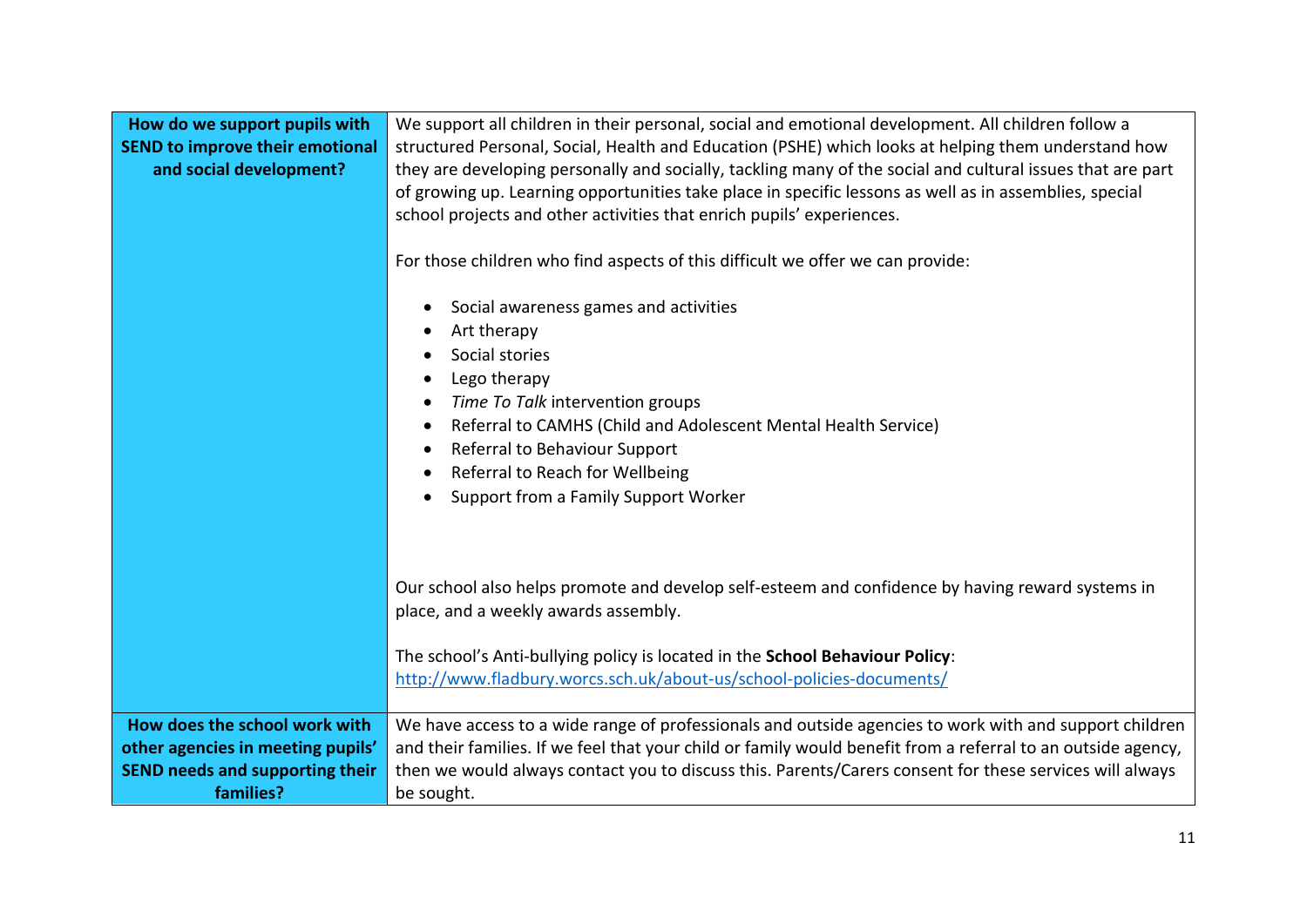## Educational Services:

- Educational Psychologist
- **•** Behaviour Support Team
- Learning and Language Support

## Outreach Services:

- Pupil Referral Units
- Autism Support

## Health Services:

- Speech and Language Therapy (SALT)
- Physical & Sensory Support Services (PSSS), this includes Hearing Impaired Services (HI) & Visually Impaired Service (VI)
- Occupational Therapy (OT)
- Physio-therapy (PT)
- Child and Adolescent Mental Health Service (CAMHS)

## We also work with:

- School Nurse
- Family Front Door
- The Early Help Hub
- Parent Partnership
- Social Services
- Community Police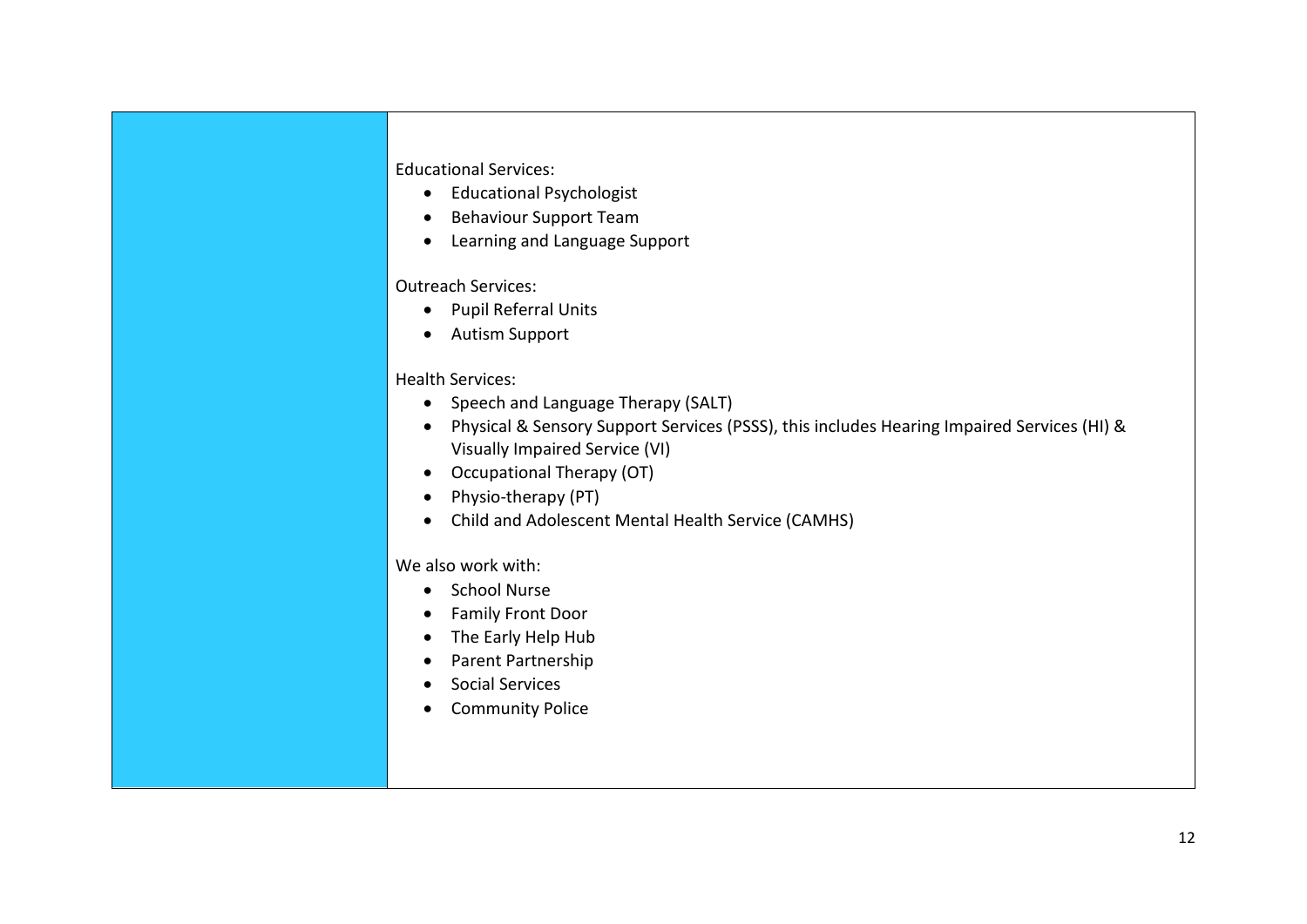|                                   | <b>Inclusion and Accessibility</b>                                                                                   |
|-----------------------------------|----------------------------------------------------------------------------------------------------------------------|
| How do we enable pupils with      | All children with SEND have the same opportunities in school as children without SEND. Provision is                  |
| SEND to engage in activities with | made for:                                                                                                            |
| other pupils who do not have      | All of our extra-curricular activities and school visits are available to all our pupils, including our<br>$\bullet$ |
| SEND?                             | before and after school clubs.                                                                                       |
|                                   | All pupils are encouraged to go on our residential trip(s)<br>$\bullet$                                              |
|                                   | All pupils are encouraged to take part in sports day/school plays/special workshops, etc.                            |
|                                   | No pupil is ever excluded from taking part in these activities because of their SEND.                                |
|                                   | How accessible is the school environment?                                                                            |
|                                   | Although the school is not all on one level, all aspects of the building can be accessed via a ramp                  |
|                                   | into the library/ICT suite or through the hall fire exit.                                                            |
|                                   | There is a disabled toilet which is large enough to accommodate changing and personal hygiene<br>$\bullet$<br>care.  |
|                                   | A risk assessment is carried out prior to any off-site activity to ensure everyone's health and safety will          |
|                                   | not be comprised. In the unlikely event that it is considered unsafe for a child to take part in an activity,        |
|                                   | then alternative activities, which will cover the same curriculum areas will be provided for.                        |
|                                   |                                                                                                                      |
|                                   | The school's Accessibility Plan can be seen by following the link to the school website:                             |
|                                   | http://www.fladbury.worcs.sch.uk/about-us/school-policies-documents/                                                 |
| How accessible is the school      | How accessible is the school environment?                                                                            |
| environment?                      |                                                                                                                      |
|                                   | Although the school is not all on one level, all aspects of the building can be accessed via a ramp into the         |
|                                   | library/ICT suite or through the hall fire exit.                                                                     |
|                                   |                                                                                                                      |
|                                   | There is a disabled toilet which is large enough to accommodate changing and personal hygiene care.                  |
|                                   |                                                                                                                      |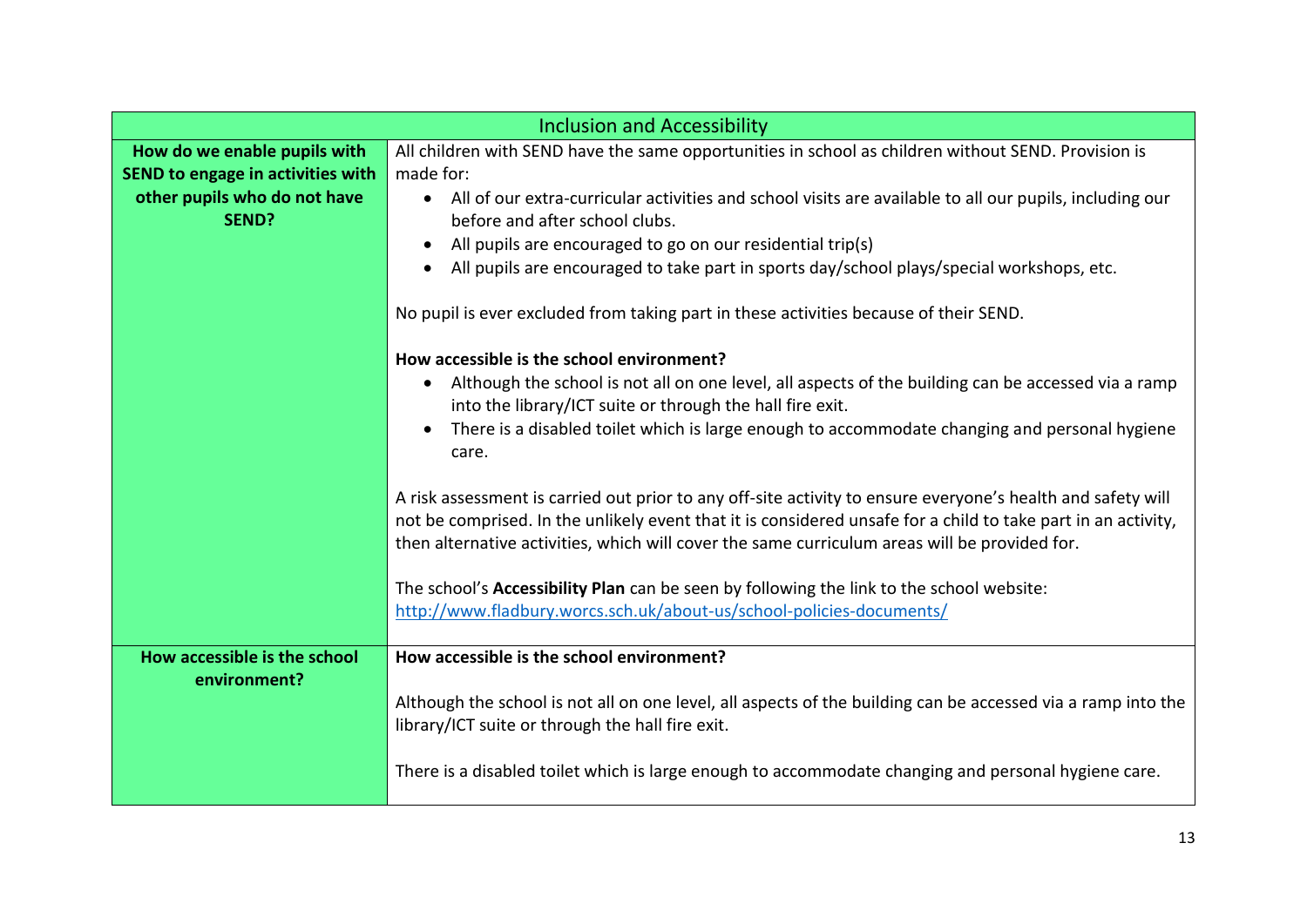|                                                                                                     | A risk assessment is carried out prior to any off-site activity to ensure everyone's health and safety will<br>not be comprised. In the unlikely event that it is considered unsafe for a child to take part in an activity,<br>then alternative activities, which will cover the same curriculum areas will be provided for.<br>The school's Accessibility Plan can be seen by following the link to the school website:<br>http://www.fladbury.worcs.sch.uk/about-us/school-policies-documents/ |
|-----------------------------------------------------------------------------------------------------|---------------------------------------------------------------------------------------------------------------------------------------------------------------------------------------------------------------------------------------------------------------------------------------------------------------------------------------------------------------------------------------------------------------------------------------------------------------------------------------------------|
|                                                                                                     | <b>Additional Information</b>                                                                                                                                                                                                                                                                                                                                                                                                                                                                     |
| How do we handle complaints<br>from parents of children with<br><b>SEND about provision made at</b> | If you wish to discuss your child's educational needs, the first point of contact would be your child's<br>class teacher. If they are unable to help, then please contact:<br>SENCO - Mrs Mather<br>$\bullet$                                                                                                                                                                                                                                                                                     |
| the school?                                                                                         | Head Teacher - Miss Wilson                                                                                                                                                                                                                                                                                                                                                                                                                                                                        |
|                                                                                                     | However, if after discussing your concerns with the above and you remain unhappy with the outcome,                                                                                                                                                                                                                                                                                                                                                                                                |
|                                                                                                     | then the school's complaints procedure can be obtained by contacting the school office:                                                                                                                                                                                                                                                                                                                                                                                                           |
|                                                                                                     | office@fladbury.worcs.sch.uk_or by following this link:                                                                                                                                                                                                                                                                                                                                                                                                                                           |
|                                                                                                     | http://www.fladbury.worcs.sch.uk/about-us/school-policies-documents/                                                                                                                                                                                                                                                                                                                                                                                                                              |
| What are the contact details of                                                                     | <b>SENDIASS (Herefordshire and Worcestershire)</b>                                                                                                                                                                                                                                                                                                                                                                                                                                                |
| support services for the parents<br>of pupils with SEND?                                            | http://www.hwsendiass.co.uk/                                                                                                                                                                                                                                                                                                                                                                                                                                                                      |
|                                                                                                     | Office opening hours are Monday to Friday from 8.30am to 4.00pm.                                                                                                                                                                                                                                                                                                                                                                                                                                  |
|                                                                                                     | Tel: 01905 768153                                                                                                                                                                                                                                                                                                                                                                                                                                                                                 |
|                                                                                                     | <b>Special Needs Jungle:</b>                                                                                                                                                                                                                                                                                                                                                                                                                                                                      |
|                                                                                                     | Visit: https://specialneedsjungle.com                                                                                                                                                                                                                                                                                                                                                                                                                                                             |
|                                                                                                     | <b>IPSEA: Independent Parental Special Education Advice</b>                                                                                                                                                                                                                                                                                                                                                                                                                                       |